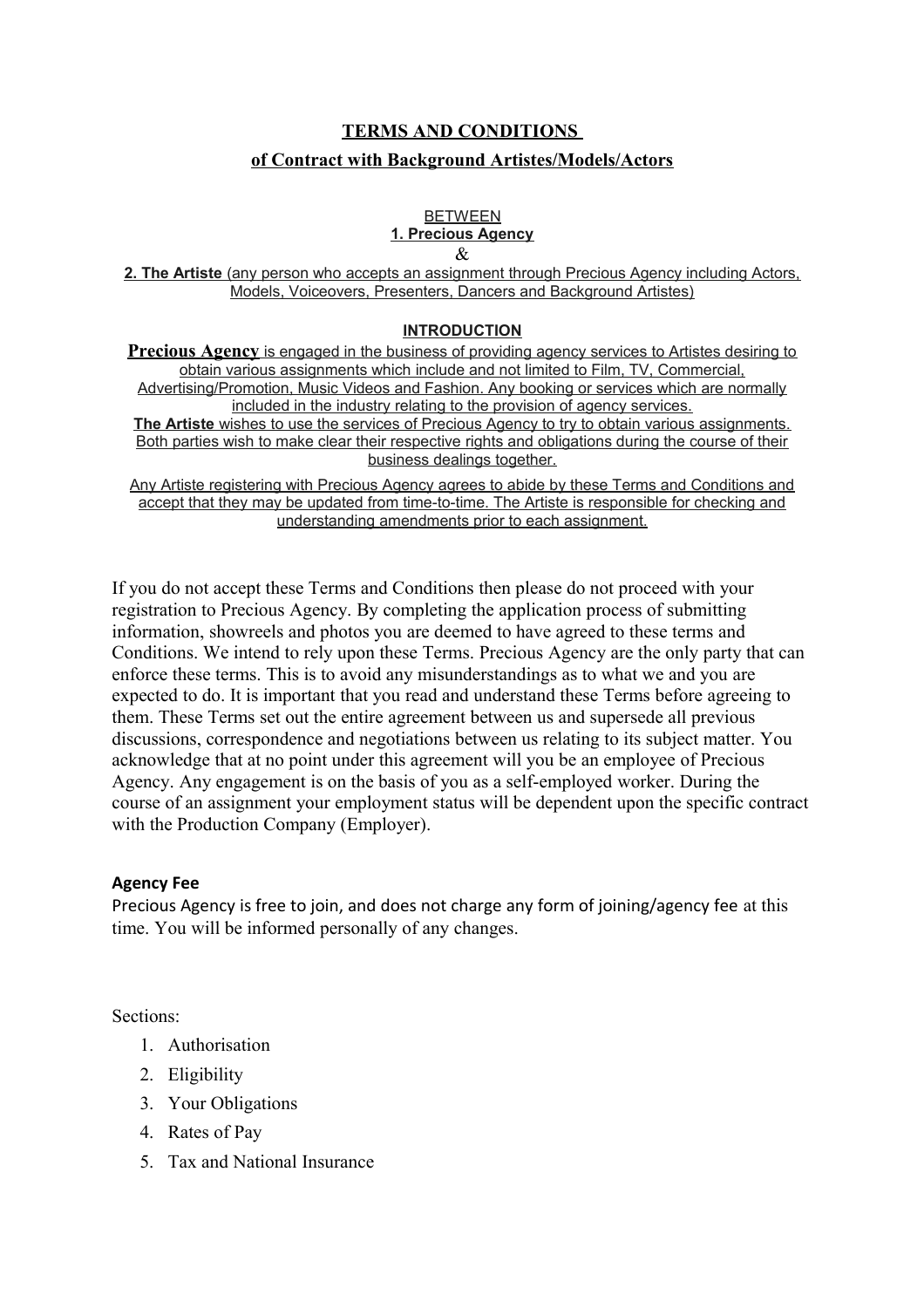- 6. Termination
- 7. Acceptance of Work
- 8. Intellectual Property
- 9. Notices
- 10. Data Protection and Privacy
- 11. Liability
- 12. General

# **1. Authorisation**

- 1. You agree that we are authorised to act on your behalf and to enter into contracts on your behalf in connection with you acting as an Artiste but we will only do so once you have agreed with us to accept a particular Assignment. We operate as an employment agency providing a work seeking service in accordance with the Employment Agencies Act 1973 and the Conduct of Employment Agencies and Employment Businesses Regulations 2003 as amended. We act as an agent between you and any Production Company or Persons offering work assignments.
- 2. You authorise us to negotiate pay rates on your behalf and to agree those pay rates on your behalf. If there is any dispute as to payments you irrevocably authorise us to negotiate and agree variations (at our sole discretion) to amounts payable to you on your behalf.
- 3. By registering your Profile on our website, you confirm that you are asking us to find you work as an Actor/Background Artiste/Model/Voiceover/Presenter/Dancer. Information that you supply us for your Profile will be included in our database which may be made available to Production Companies who are seeking Artistes and will be used by us to identify suitable Artistes for Production Company requests. It is your responsibility to ensure that any information you give us is accurate and up to date.
- 4. Whether or not we put you forward for any particular Assignment is at our sole discretion and we make no guarantee of finding you work.
- 5. You authorise us to arrange for all payments of fees due to you from the Production Company to be paid to us on your behalf.

# **2. Eligibility**

2.1 In order to use our Services you must be accepted onto our database and/or website and you warrant and represent that you are and will at all times until termination of our agreement with you be:

2.1.1 legally entitled to work in the UK; and

2.1.2 seeking work as an Actor/Artiste/Model/Voiceover/Presenter/Dancer

2.2 If you are under the age of 18, we may ask you to provide written permission from your parent or guardian to enter into our agreement. You should be aware that Production Companies may also require a parent or guardian to provide certain written assurances.

2.3 You are required to provide evidence of your date of birth and right to work in the UK by scanning a copy of the identity page of your passport and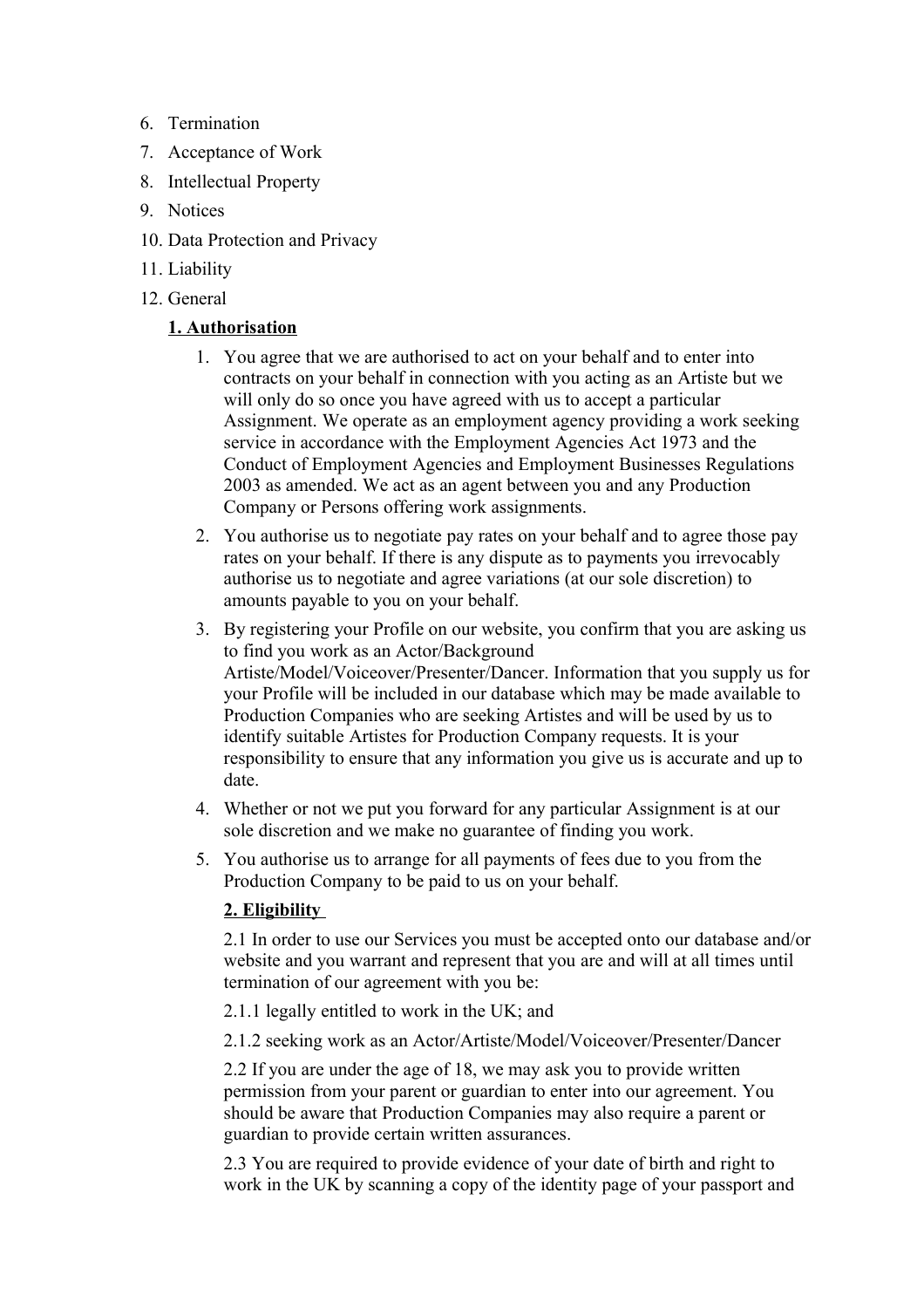provide copies of any permission to work in the UK documents. You also agree to provide the original on request by us at any time. If you do not have a passport, you will need to provide a copy of your birth certificate.

2.4 If you are not able or not willing to give the warranties and representations set out in these Terms or if you do not provide the evidence requested, then we reserve the right to terminate this Agreement with immediate effect.

2.5 If any of the warranties and representations that you make to us including those in this section and those on your Profile become inaccurate or incorrect you must update this information and inform us immediately. In particular if you have any Criminal Convictions (any criminal conviction for which a custodial sentence is imposed and is not classified by the Rehabilitation of Offenders Act 1974 as a "spent" conviction) these must be disclosed. If you fail to do so and we discover that you have not disclosed these then we will terminate with immediate effect.

2.6 We are mindful of our duties to ensure that those with disabilities can participate. If you have any disability please inform us so we can add details to your information for any appropriate work.

2.7 You should notify us within 7 days of being accepted if you object to any aspect of the information in regards to yourself showing on our website

# **3.Your Obligations**

- 1. You will comply with these Terms.
- 2. You warrant and represent that all information you supply to us is true and accurate and not unlawful, offensive, obscene or of a defamatory nature nor infringes the rights of any third party.
- 3. You will keep all relevant information on our website/database relating to yourself completely up to date. This is needed by us to help give you a greater chance of obtaining work through us.
- 4. You will comply with by all laws and regulation that are applicable to you.
- 5. You will observe our Privacy Policy from time to time as specified on our website.
- 6. You warrant and represent that you are entitled to agree to these Terms and that if you accept any Assignment you will not be in breach of any obligation to any third party by doing so.
- 7. You confirm that we may use all aspects of your Profile including photographs, name, CV and biography for the purpose of promoting and marketing you in connection with finding you work as an Artiste.

## **4. Rates of Pay**

4.1 If we are able to offer you work, we will be paid directly by the Production Company on your behalf. You agree that we are authorised to accept payment on your behalf and to negotiate the amount of those fees on your behalf. We will use our reasonable endeavours to collect any payments due but will not be required to issue proceedings or take other legal action. We do not guarantee and are not responsible for payment of fees or other amounts from Production Companies or anyone else and do not have liability to pay you unless and until we receive the relevant payment.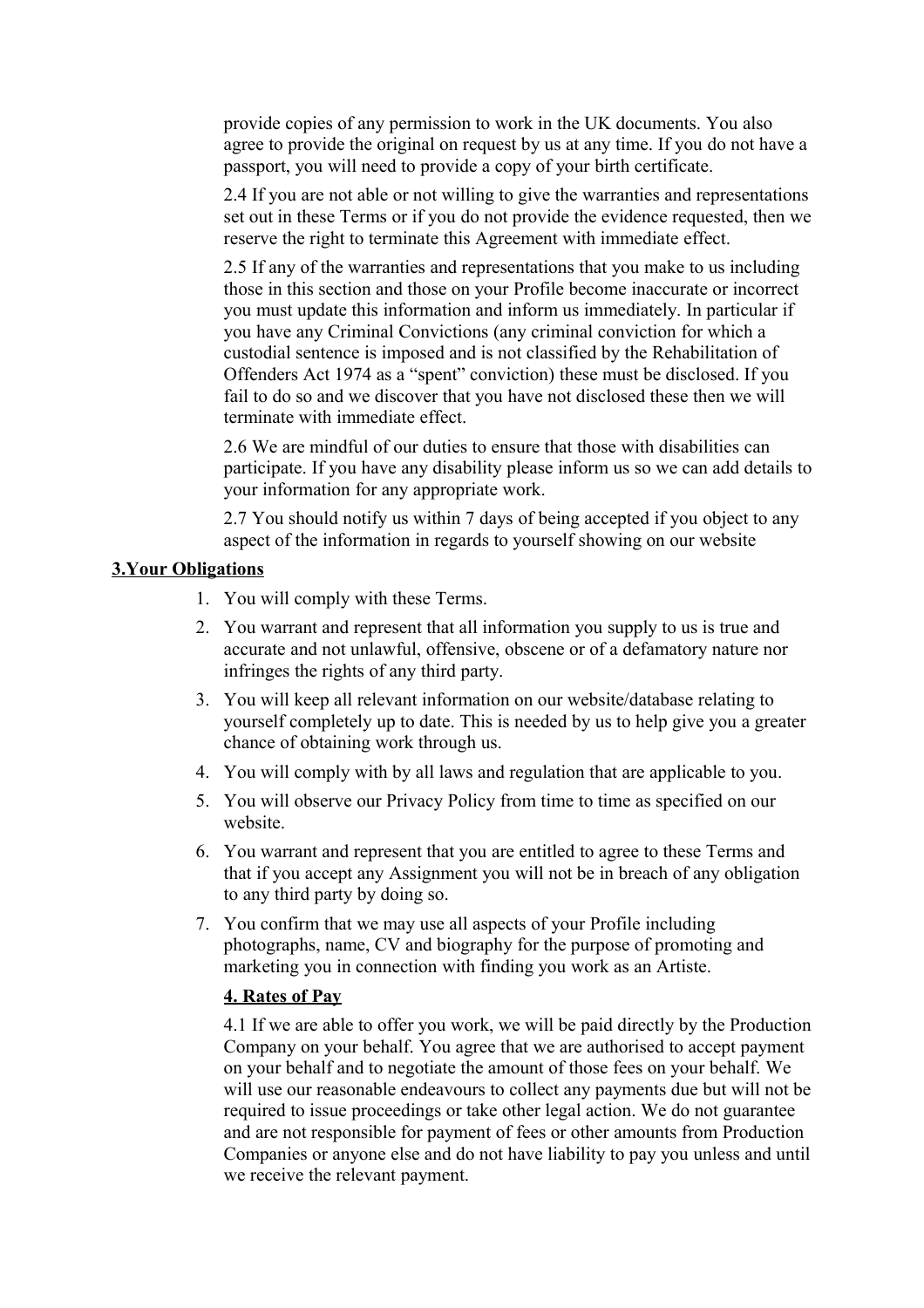4.2 The payment rates you will receive for work will be in accordance to the relevant agreements negotiated with various unions such as Equity. If the fees are outside these arrangements, you will be notified of the specific rates and hours before you agree to take the Assignment.

4.3 Payment to you will be made by BACS to a British bank account. You are required to provide details of such a bank account when you register with us. It is your responsibility to notify us of any changes to your bank details. We will only make payments to bank accounts that you give us details of and we are not responsible if you provide us with incorrect details. If payment cannot be fulfilled because you have not provided us with valid bank account details we will charge an administration fee of  $£5 + VAT$  each time and you will reimburse us for any bank charges we suffer and we may deduct those fees and charges from amounts payable to you.

4.4 Payment will be made within 10 calendar days of receipt of payment from the Production Company (or where we are paid by cheque, within 10 days after the cheques has cleared into our client account) unless you have requested us in writing to hold this money for a longer period.

4.5 In the event that you do not notify us of your bank details or give us incorrect details so that we cannot make the payment to you by BACS, you will be required to notify us of your bank details immediately following notification of non-payment by us to you. 4.6 We will deduct the sum of 15%  $-20%$ 

#### **Commission Deductible**

Film & TV Background 15% Feature TV, Film, Commercial & Editorial 20% Photographic & Background Commercial 20%

Photographic 20% Voice Over's 20%

Advertisements/Corporate/Promos – 20%

Stage/Theatre/Tours – 12.5%

Cruise - 15%-20%

Where buyout rates are appropriate Precious Agency shall deduct 20% on the buyout amount.

N.B. Minimum Commission Charge £5.00

All commission charges are subject to VAT as per government rulings where appropriate.

#### **International work**

Due to extra costs and expenses involved when working on international jobs, Precious Agency shall charge commission at 20%.

> 4.7 In the event that you do not complete an Assignment for whatever reason, then at our sole discretion payment will be reduced accordingly.

4.8 No refunds or rebates of any of our commission is payable.

4.9 All payment queries should be addressed to us through our email address.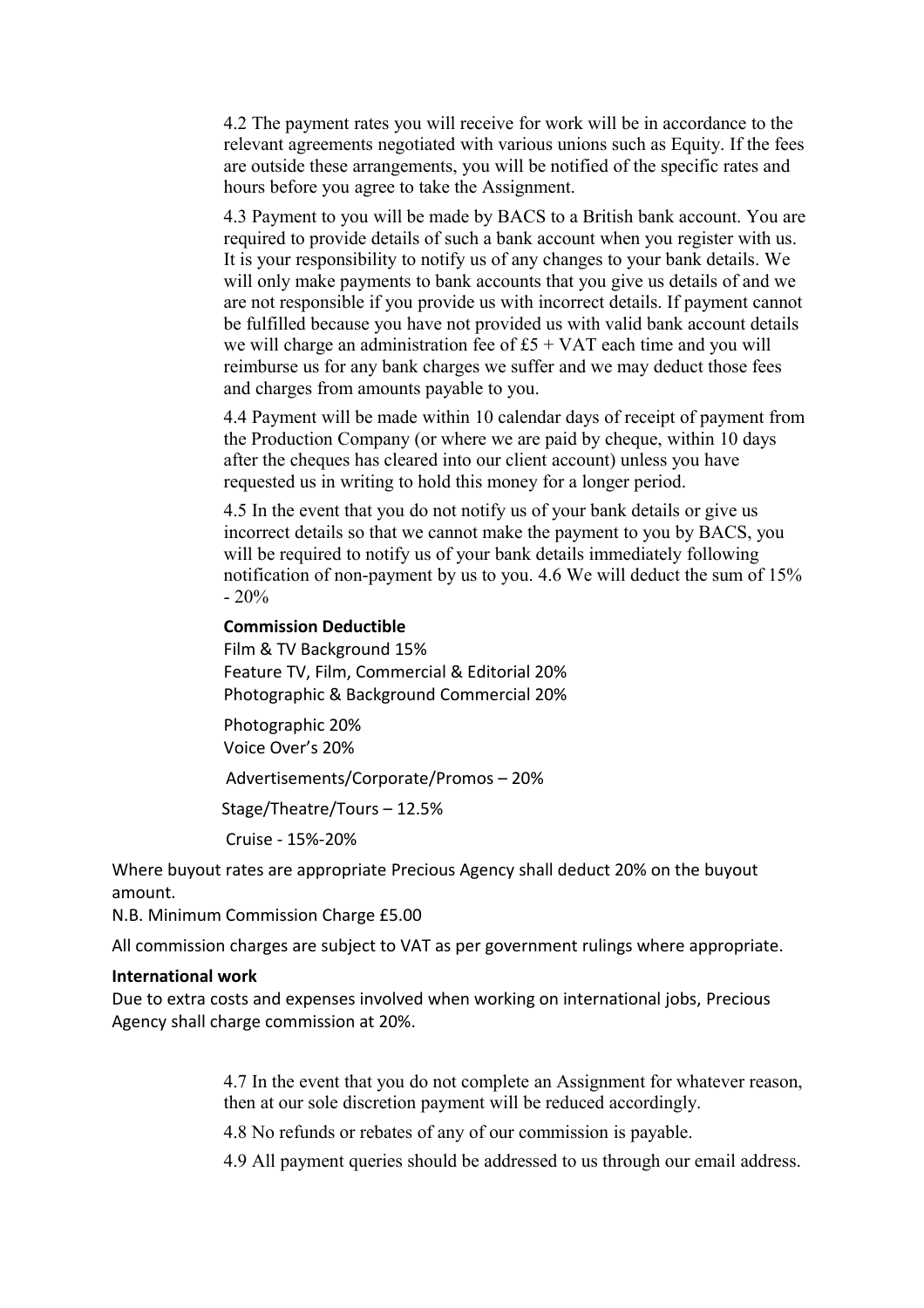4.10 If for any reason you receive payment of fees directly rather than through us, you must notify us in writing within 2 days of receipt and pay us without deduction of our agency commission as set out in section 4.6 within 7 days of you receiving any fees directly.

4.11 Any overpayment of fees to you must be repaid within 7 days of request.

# **5. Tax and National Insurance**

5.1 When working as an Actor/Artiste/Model the Inland Revenue view your employment status as self employed and:

5.1.1 you are therefore responsible for paying your own Income Tax;

5.1.2 from 6 April 2014 the Employer will not be required to deduct Class 1 National Insurance contributions from any payments made to you. Payments will be made to you gross of tax and Class 1 National Insurance contributions and you must declare these earnings as part of your normal self employed Self-Assessment return. If you require further information you should contact your local TAX office.

## **6.Termination**

6.1 You may terminate your registration and any agreement that we have with you at any time upon giving us written notice using the Email address on our website.

6.2 We may terminate your registration and any agreement that we have with you immediately at any time:

6.2.1 Without reason by giving you notice by email;

6.2.2 In the event that you (a) are in breach of these Terms or we have reasonable grounds to believe that you are in breach of these Terms or (b) fail to provide us, within a reasonable time limit specified by us, with sufficient information to enable us to determine the accuracy and/or validity of any information provided by you, or fail to provide the evidence requested in accordance with our terms;

6.2.3Carry out any act or make any omission which is damaging or potentially damaging to our business, third parties or other users of our services. For the avoidance of doubt this will include;

6.2.3.1 making public or publishing (including, without limitation, by posting matter on internet message boards or social networking websites) or causing to be made or published to anyone in any circumstances any disparaging remarks or comments concerning our business, third parties or other users of our services;

6.2.3.2 making public or publishing (including, without limitation, by posting matter on internet message boards or social networking websites) or causing to be made public or published, any information accessible to you via our website or relating to an assignment (including, without limitation, information given verbally) unless you have prior written consent from us to do so.

6.3 Upon or at any time after termination of your membership for any reason by you, we may delete your Profile from our Website and database and will be under no further obligation to you.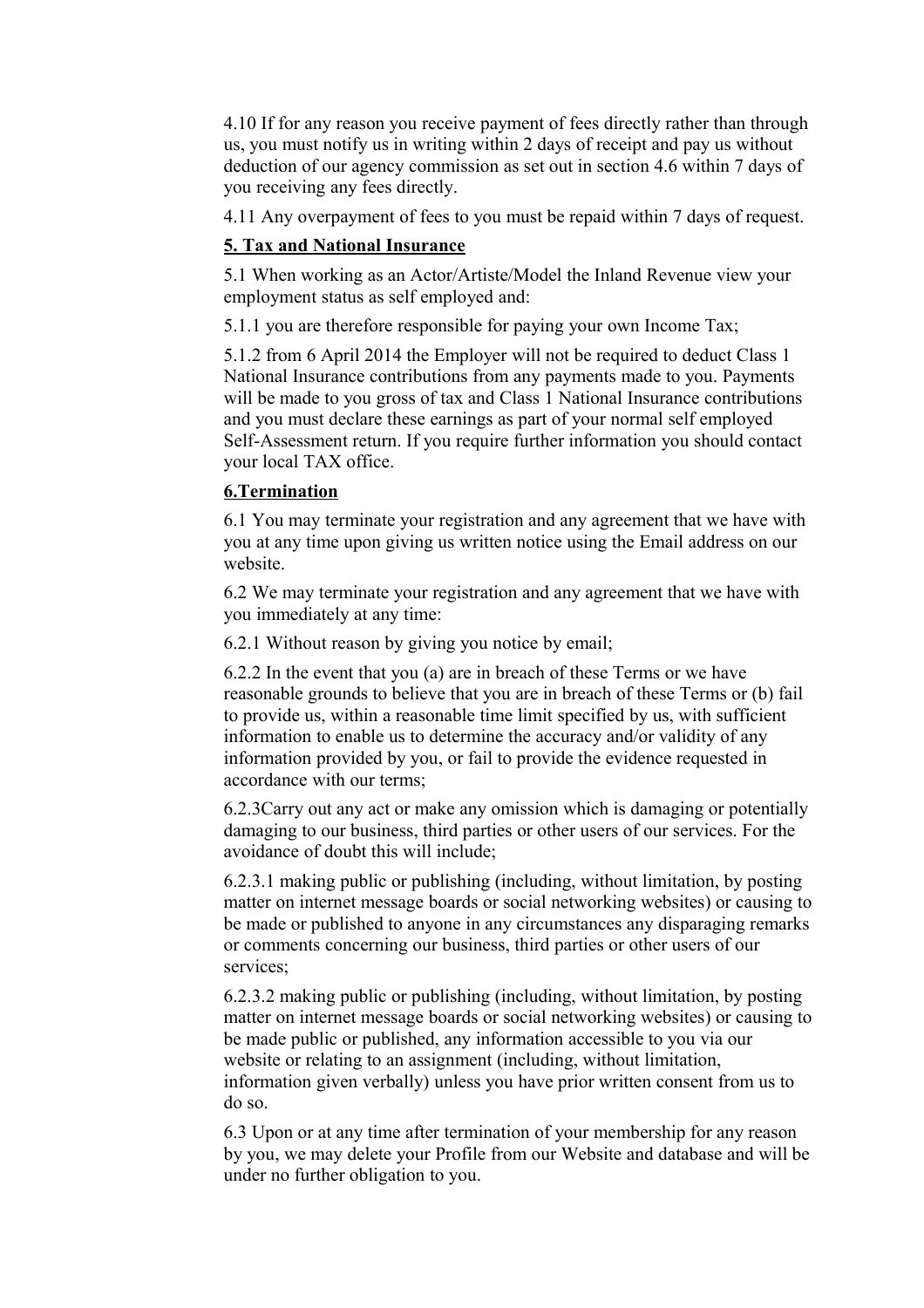# **7. Acceptance of Work**

7.1 If you are contacted by us with an offer of an Assignment we will inform you of the identity of the Production Company, the date the work is to commence, the duration or likely duration of the work, the type of work, location and hours during which you would be required to work, the rate of pay that will be paid and any expenses payable by or to you and any risks to health and safety known to us. In addition we will inform you of any experience, training, qualifications and any authorisation required by law or a professional body the Production Company considers necessary (or which are required by law to work on the Assignment). We cannot do this unless you have, if applicable, adhered to the provisions of section 2.5.

7.2 You are not obliged to accept any Assignment offered by us (on behalf of the Production Company) but if you do, during every Assignment and afterwards where appropriate, you will:

7.2.1 turn up to the Assignment on time and remain at the Assignment as agreed;

7.2.2 play the Role that you have been booked for to the best of your skill and ability;

7.2.3 co-operate with the Production Company's reasonable instructions and accept the direction, supervision and control of any responsible person in the Production Company's organisation;

7.2..4 abide by any specific terms related to the particular job;

7.2.5 observe any relevant rules and regulations of the Production Company to which attention has been drawn or which you might reasonably be expected to ascertain;

7.2.6 take all reasonable steps to safeguard your own health and safety and that of any other person who may be present or be affected by your actions on the Assignment and comply with the Health and Safety policies and procedures of the Production Company;

7.2.7 not engage in any conduct detrimental to the interests of the Production Company;

7.2.8 not at any time whether during or after our agreement with you divulge to any person, nor use for your own or any other person's benefit, any confidential information relating to the Production Company's or our employees, business affairs, transactions or finances.

7.3 If you are unable for any reason to attend work during the course of an Assignment you must inform Precious Agency as soon as possible.

7.4 If, either before or during the course of an Assignment, you become aware of any reason why you may not be suitable for an Assignment, you shall notify us without delay.

7.5 We or the Production Company may terminate an Assignment at any time without prior notice or liability in line with agreements in place.

7.6 If you do not inform the Production Company or us with a valid reason why you would be unable to attend work during the course of an Assignment this will be treated as termination by you, unless you can show that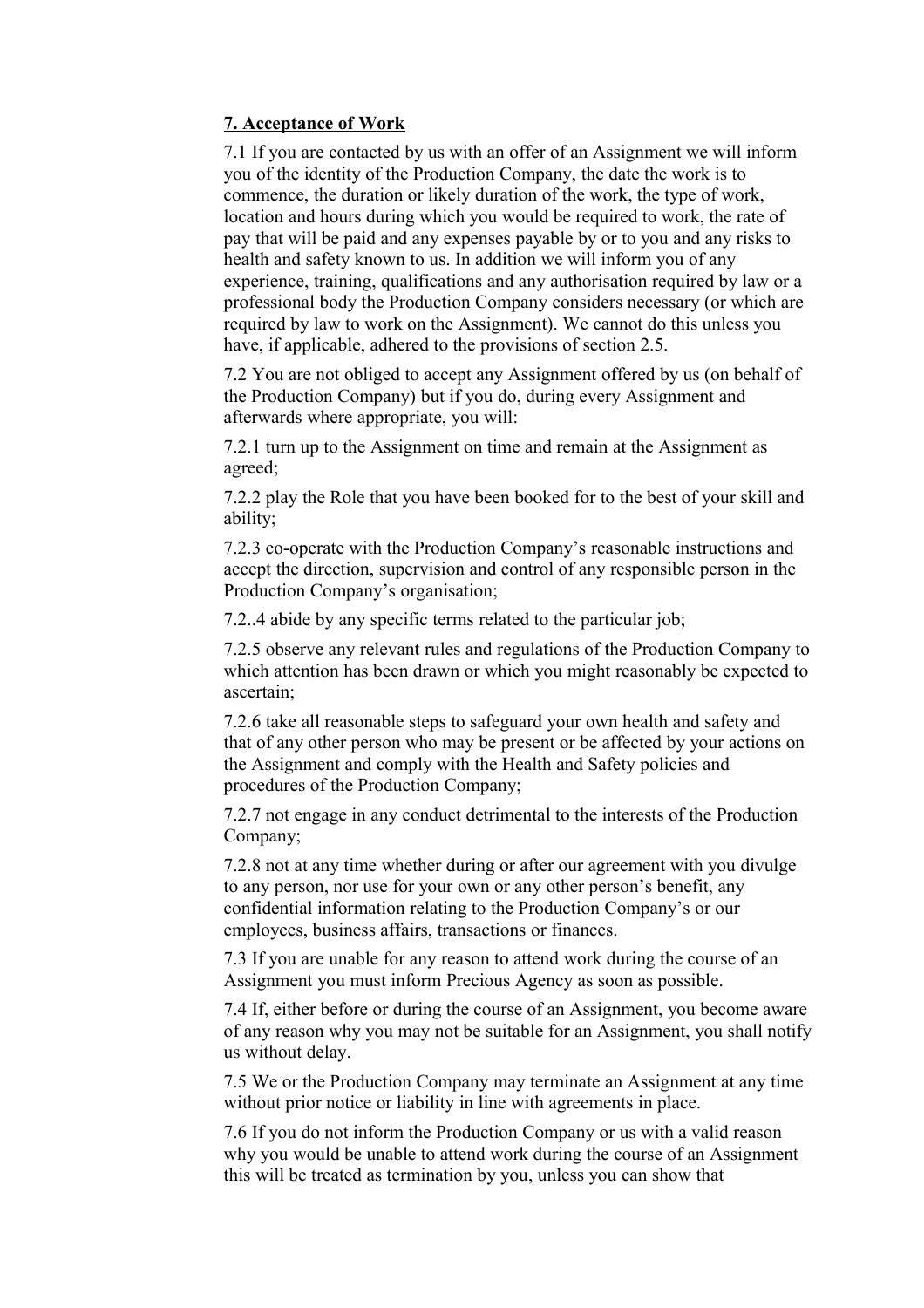exceptional circumstances prevented you from complying and fulfilling said Assignment. If you are absent during the course of an Assignment and the Assignment has not been otherwise terminated we will be entitled to remove you from Precious Agency at our sole discretion.

7.7 You are under no obligation to accept any offer of work and we are under no obligation to offer you any work.

7.8 On some occasions, once filming has concluded, if may be that your status for that Assignment is of a higher contribution level that that first agreed ("Upgraded Role") in which case you may be entitled to enhanced fees from the Production Company. Any negotiations for an Upgraded Role relating to an Assignment that you have accepted must only be undertaken by us and you must refer all such matters to us and not deal with them yourself. Precious agency commission rates will apply to the Upgraded Role.

#### **8. Intellectual Property**

8.1 You grant us an irrevocable royalty free licence to use any of the material that you provide to us and we are allowed to manipulate, reformat and otherwise alter this material for use on our website and database and other business purposes. You waive any moral rights that you may have and will not assert moral or similar rights.

8.2 We may delete all or part of the information you supply to us at our sole discretion.

#### **9. Notices**

9.1 You may send notices to us at our current email address as set out on our Website. When we refer to notifying us in writing, emails are sufficient.

9.2 We may send notices to you by emailing you at the email address you supply or Text messages using the Phone number you have given us on your Profile. It is your responsibility to verify that your email account is in proper working order and to check your emails and you assume the risk of all consequences for transmission or operational failures. It is your responsibility to ensure your phone number is up to date on your profile.

#### **10. Data Protection and Privacy**

10.1 By registering with us, you agree to us using your personal details in order to supply the Services to you (which may involve passing them on to relevant third parties such as production companies) and in order to send you further information about our products and services. We may share the data amongst our business partners for the purposes of our business interests including fulfilling our obligations to you, statistical analysis, marketing of products and services and credit control.

10.2 To make sure we follow your instructions correctly and to improve our service to you through training of our staff, we may monitor or record communications.

10.3 We will also pass on your personal details to Production Companies and payroll companies to enable them to deal with their procedures and to assist in you being paid. 10.4 You consent to us and people to whom we may pass your personal details to contact you by post, email, SMS and phone. You consent to us obtaining information from Production Companies and other third parties to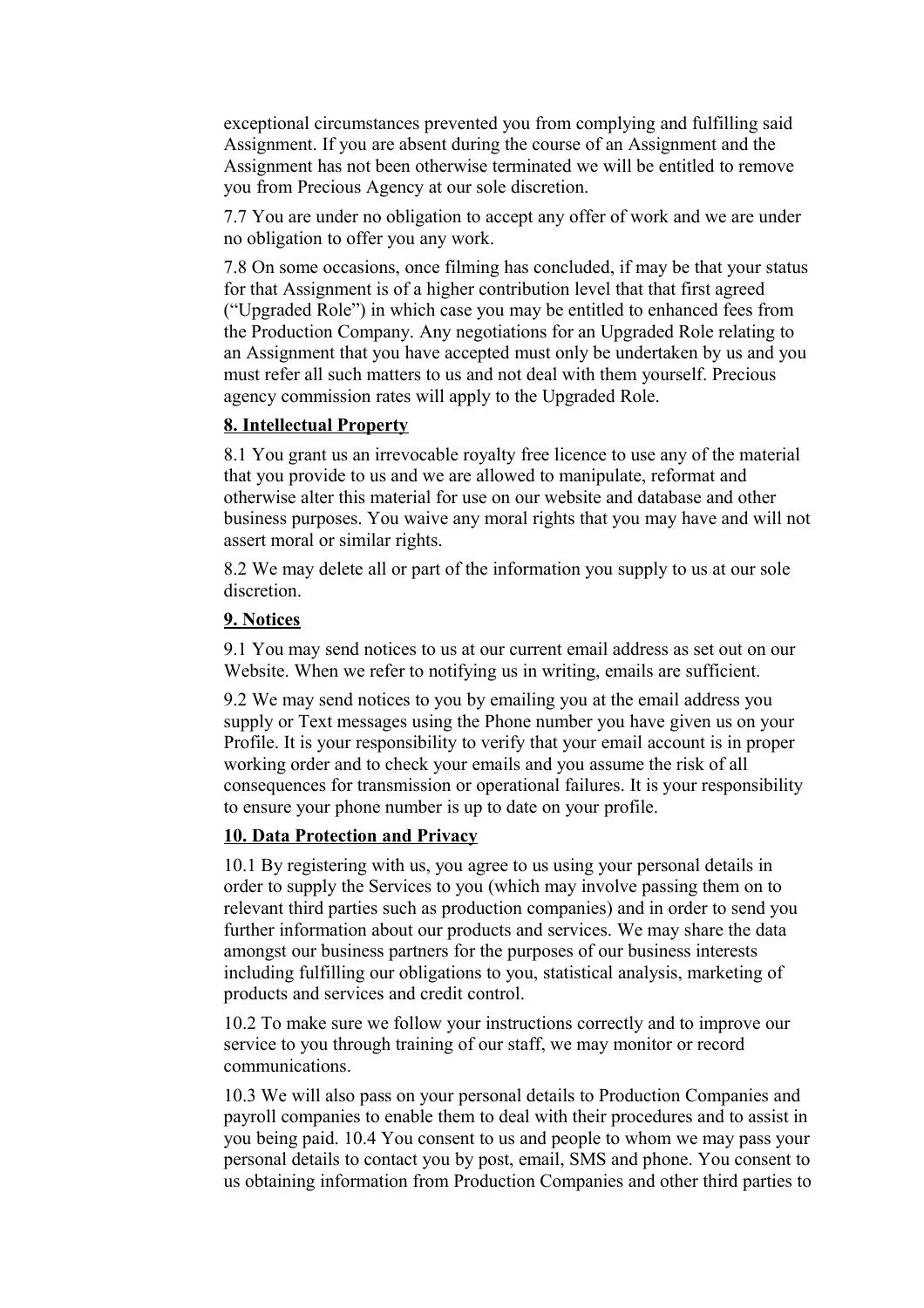whom we introduce you for obtaining work (to provide to us data that they hold about you). These third parties may rely on this provision to provide us with that data.

10.5 You consent to us processing sensitive personal data that we may hold about you and disclosing this as set out above.

10.6 You consent to us exporting data about you including sensitive personal data outside the European Economic Area.

10.7 You may request us to stop using your data or contacting you in particular ways (other than as is necessary for the performance of our obligations under our agreement or as permitted by law) by contacting us through the Email address on our Website.

10.8 You acknowledge and agree to be bound by the terms of our Privacy Policy where applicable.

# **11. Liability**

11.1 Nothing in these Terms limits our liability to you in the event of death or personal injury from our negligence or where the law does not permit us to limit or exclude our liability.

11.2 We will not be liable under our agreement with you for any loss, injury, expense, delay or damage caused by either of us or our employees or agents in circumstances where:

11.2.1 there is no breach of a legal duty of care owed to you by us or by any of our employees or agents;

11.2.2 such loss or damage is not a reasonably foreseeable result of any such breach at the time we enter into our contract with you;

11.2.3 any increase in loss or damage results from breach by you of any of these Terms.

11.3 We are not responsible for indirect losses which happen as a side effect of the main loss or damage and which are not reasonably foreseeable by you and us at the time we enter into our contract with you (such as loss of profits or loss of opportunity).

11.4 We have no liability to you which arises from the provision by you to us of incorrect information. You must therefore check and verify any information you supply to us prior to doing so.

11.5 We have no liability for any injury or loss you may receive or suffer while carrying out any Assignment.

11.6 Our maximum liability to you in contract, tort (including negligence) or otherwise in relation to our relationship with you is limited to the higher of £200 and the amount of fees that you pay to us in the 12 months prior to the date the incident causing the liability in question has arisen.

11.7 As a consumer, you may have certain rights. These Terms do not affect those rights. 11.8 We will not be liable in any way for technical or other problems that you may experience in receiving emails or when using our Website and we are not responsible for any loss or damage of any kind caused to your computer equipment from using our Website.